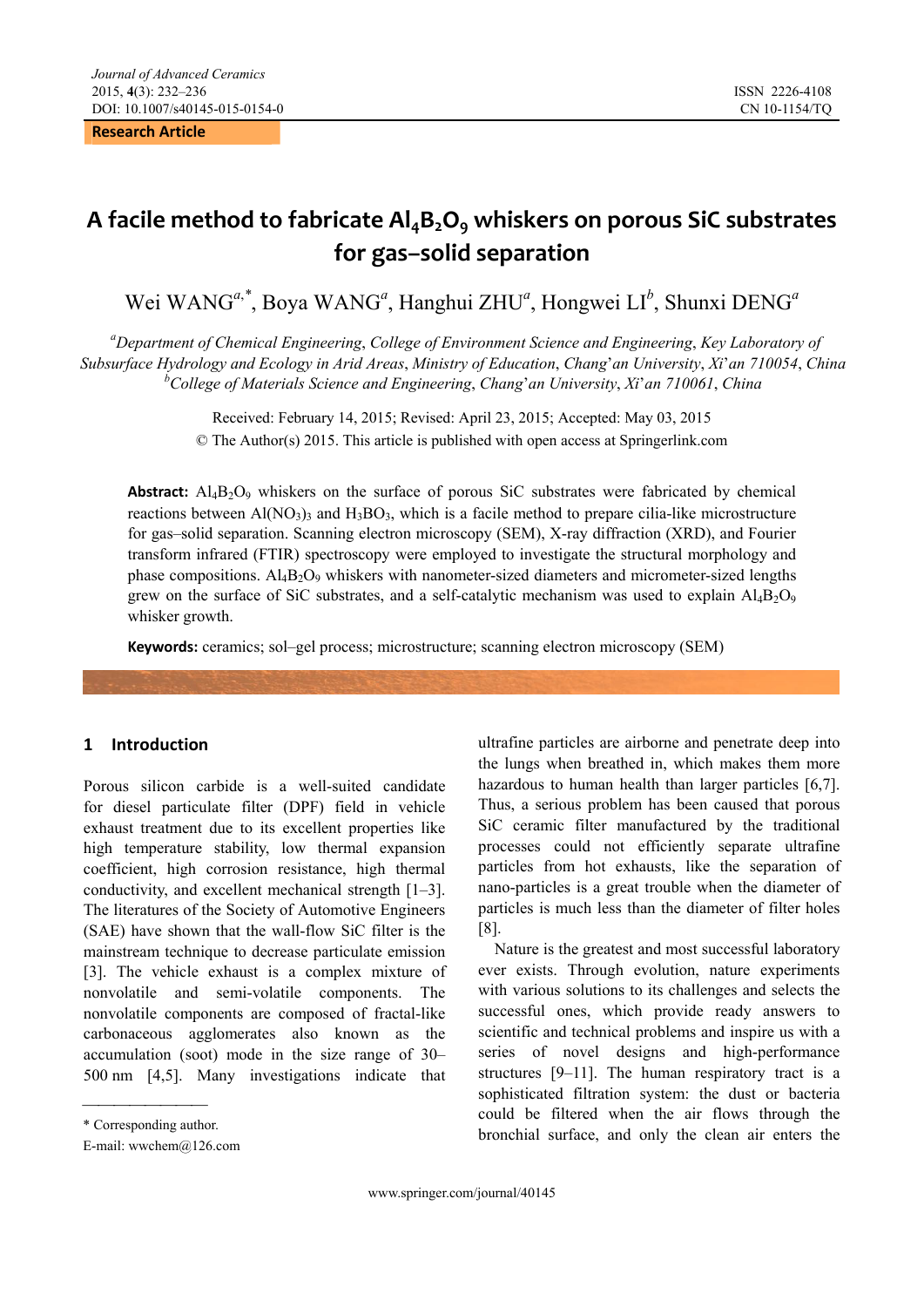lungs for breathing (Fig. 1). A large number of the ciliated cells grow on the surface of bronchial wall, and every ciliated cell has about 300 cilia with the length of 6 μm [12,13]. The harmful substance, such as dust and bacteria, could be filtered by these cilia. Inspired by the bronchial microstructure, we have proposed a new strategy to trap ultrafine particles more efficiently using molten salt reaction synthesis of mullite whishers on the porous SiC substrates [8]. However, molten salt synthesis requests the specific utensil which can endure molten salt corruption at high temperature, and the synthesis process is somewhat complicate for industrial manufacture. Thus, our research group looks forward to finding a facile method to fabricate whiskers on porous SiC substrates. In the present paper,  $Al_4B_2O_9$  whiskers have been prepared on the porous SiC surface by sol–gel technology.

## **2 Experimental**

#### **2. 1 Reagents and apparatus**

The porous SiC substrates (Xi'an Powder Co., Ltd., 46% open porosity for the porous SiC), aluminum nitride hydrate  $(Al(NO<sub>3</sub>)<sub>3</sub>·9H<sub>2</sub>O, AR, Xi<sup>3</sup>an Chemical)$ Reagent Co.), and boric acid  $(H_3BO_3, AR, Xi'an)$ Chemical Reagent Co.) were used as raw materials in the present study. Crystalline phase of the samples was examined by using X-ray diffractometer (XRD, D/ MAX-RA), and monochromated Cu Kα radiation was used. Scanning electronic microscope (SEM, S-4800) was used to characterize and analyze the microstructure, which was operated at 20 kV and 20 mA. The Fourier transform infrared (FTIR) spectrum was recorded with an infrared spectrometer (AVATAR 360) in the wavenumber range of 4000–400  $\text{cm}^{-1}$ .

## **2. 2** Preparation of Al<sub>4</sub>B<sub>2</sub>O<sub>9</sub> whiskers on porous SiC **substrates**

 $Al(NO<sub>3</sub>)<sub>3</sub>$ ,  $H<sub>3</sub>BO<sub>3</sub>$ , and citric acid were weighted accurately according to molar ratio of 1:3:2, and these reagents were dissolved in deionized water. Then, these three kinds of solutions were mixed under continuously stirring to form a transparent sol system. Porous SiC substrates were weighted with the same mol quantity of  $H_3BO_3$  in the sol, and immersed into the mixture sol for the diffusion of chemical ingredient. The mixture sol and SiC substrates were evaporated in an electric oven for expelling the extra water. Subsequently, the samples were placed in the alumina crucible and heated to 800 ℃ and 900 ℃ for 2 h, and then cooled down to room temperature in a muffle furnace under air atmosphere. Finally, the modified SiC substrate with aluminium borate whiskers was obtained through the sol infiltration and sintering.

## **3 Results and discussion**

The XRD patterns of the modified SiC ceramics fabricated by the sol infiltration and sintering are shown in Fig. 2(a). SiC,  $\text{Al}_4\text{B}_2\text{O}_9$ , and  $\text{Al}_7\text{Si}_3\text{BO}_{13}$ crystalline phases are observed in the sintered specimens (800 ℃ and 900 ℃), indicating that  $Al_4B_2O_9$  whiskers could be formed at lower temperature, which is in agreement with the published literature [14]. The strong diffraction peaks of SiC are observed, which originate from porous ceramic substrates, indicating that the main chemical composition could not be changed in low temperature calcinations, and the products are essentially constituted of SiC with a minor amount of  $A_{4}B_{2}O_{9}$  and



**Fig. 1** Schematics of the human respiratory organization (left) and the bronchial microstructure (right).

www.springer.com/journal/40145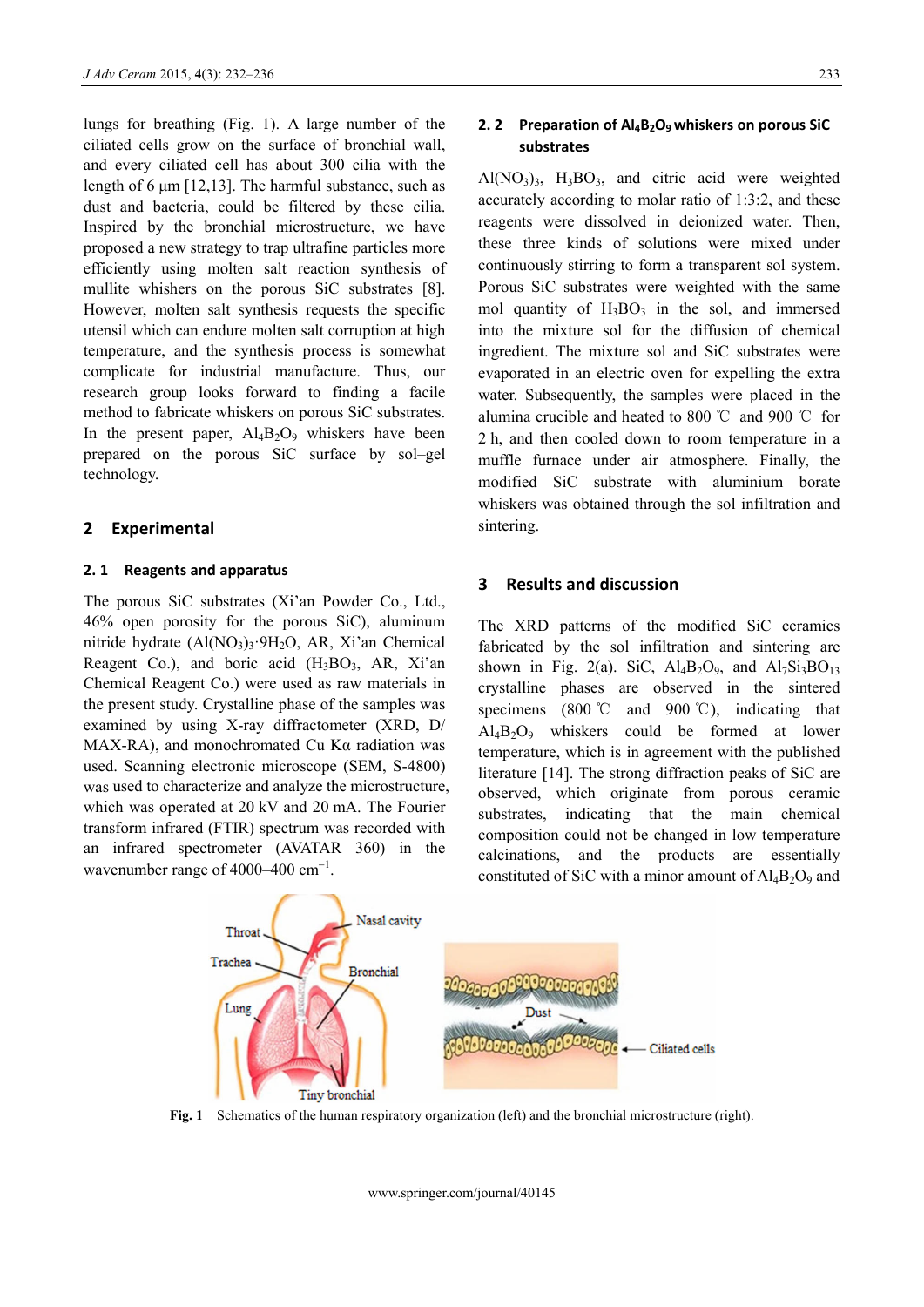

**Fig. 2** (a) XRD patterns and (b) FTIR spectra of the modified SiC ceramics.

 $Al_7Si_3BO_{13}$ . The phase of  $Al_7Si_3BO_{13}$  would be formed through the intricate reactions among  $Al(NO<sub>3</sub>)<sub>3</sub>$ ,  $H<sub>3</sub>BO<sub>3</sub>$ , and  $SiO<sub>2</sub>$ , where  $SiO<sub>2</sub>$  comes from the SiC substrates.

Figure 2(b) shows the FTIR spectra of the resulting products with different sintering temperatures.

Absorption band at 819  $cm^{-1}$  is attributed to the Si-C fundamental stretching vibration in 900℃ sample, and the same characteristic absorption appears at  $821 \text{ cm}^{-1}$ in 800 ℃ sample. The characteristic antisymmetric stretching bands of the BO<sub>4</sub> tetrahedron vibration region at 1107  $cm^{-1}$  is assigned to Al<sub>4</sub>B<sub>2</sub>O<sub>9</sub> [15]. The absorption peak at  $1467 \text{ cm}^{-1}$  is attributed to the antisymmetric stretching vibrations of the  $BO<sub>3</sub>$  group, and 636  $m^{-1}$  and 484  $m^{-1}$  are ascribed to the vibrations of the AlO*x* polyhedral and lattice vibrations contained in the complex coordination of Al–O–B bonds [15]. In comparison with the 900 ℃ sintering, the characteristic adsorption peaks of each chemical bond appear at similar wavenumbers of 800 ℃ sintered specimen.

The SEM image of the porous SiC substrate is shown in Fig. 3(a). SiC grains randomly stack to form irregular pores and some additives are used for monolith formation; the smooth surface is formed owing to the glass phase formation. The microstructure has huge change after the sol infiltration and sintering treatment, and numerous  $Al_4B_2O_9$  whiskers grow on the surfaces of the porous SiC ceramics (Figs.  $3(b)-3(d)$ , here the surfaces involve the outer surface of the porous ceramic substrates and the inner surface of the pores). The whiskers display nanometer-sized diameters and micrometer-sized lengths, and the surface roughness of SiC ceramics increases clearly as the  $Al_4B_2O_9$  whiskers growing. This unique microstructure simulates the human bronchial surface



**Fig. 3** SEM morphologies of (a) unmodified SiC substrate and (b)–(d) modified SiC substrates, where (c) and (d) are high-magnification SEM images of the surface of SiC pores.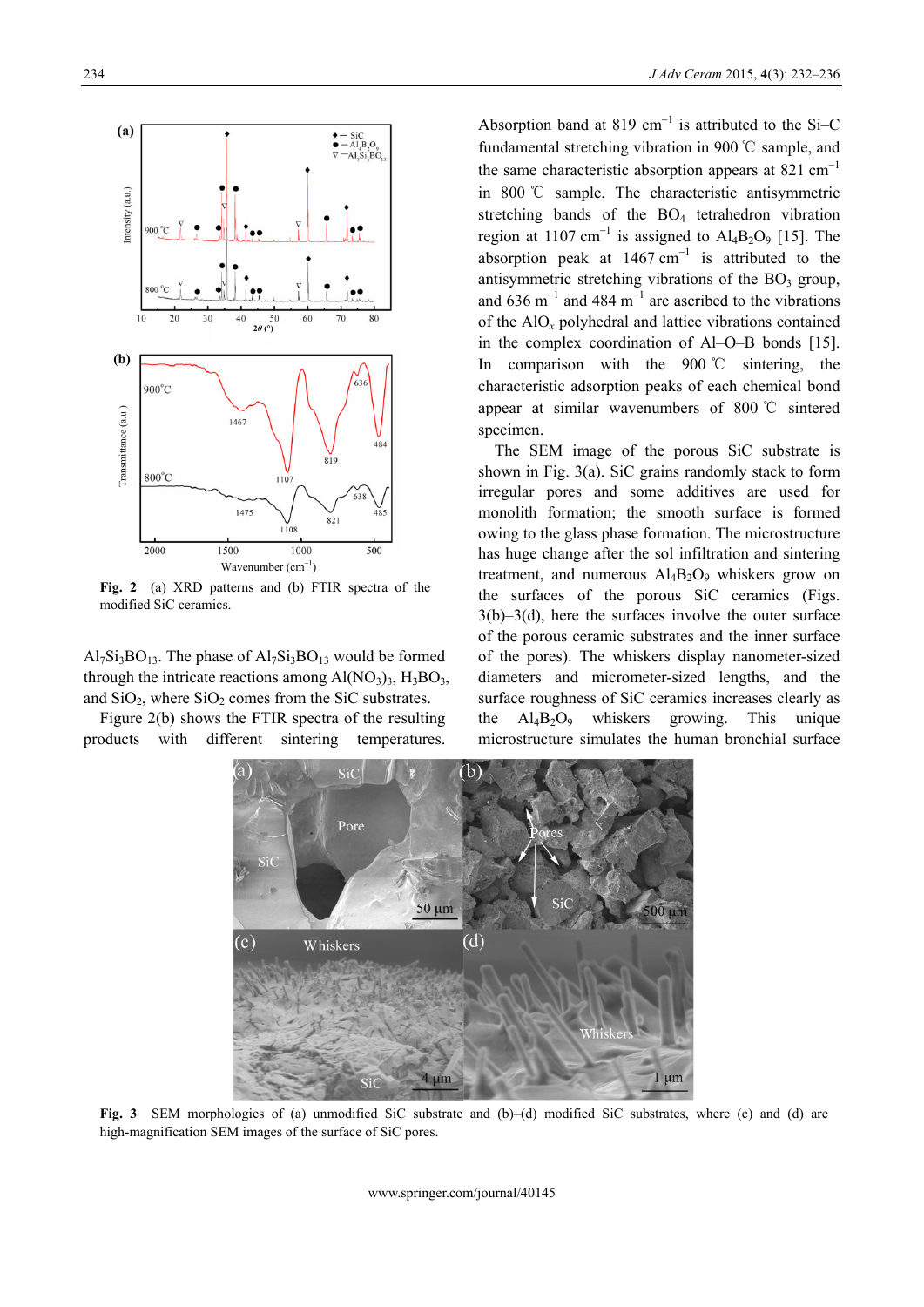and has potential application in hot gas filtration field, for example, diesel particulate filter (DPF) [8].

The mechanism of  $\text{Al}_4\text{B}_2\text{O}_9$  whisker growth on the surface of porous SiC substrates is different from the vapor–liquid–solid (VLS) explanation [16,17]. The VLS mechanism is suitable for the growth of the whiskers which possess tips as the starting growth points. Therefore, the self-catalytic mechanism can be used to explain the growth of aluminum borate whiskers as that described elsewhere [18–20]. The chemical reactions between  $Al(NO<sub>3</sub>)<sub>3</sub>$  and  $H<sub>3</sub>BO<sub>3</sub>$  for producing  $Al_4B_2O_9$  whiskers can be described in Eqs.  $(1)$ – $(4)$ . During the process,  $H_3BO_3$  decomposes into  $B_2O_3$  at about 250 °C, and then  $B_2O_3$  melts at about 450 °C. With the increase of temperature,  $Al(NO_3)$ <sub>3</sub> decomposes into  $Al_2O_3$  grains at about 500 °C. Subsequently, small  $Al_2O_3$  grains dissolve into molten droplets of  $B_2O_3$ , and all these small  $Al_2O_3$  grains serve as nuclei for the growth of  $Al_4B_2O_9$  according to the reaction (4).

 $4H_3BO_3 \rightarrow 2B_2O_3$  (solid) + 6H<sub>2</sub>O (gas) (1)

B2O3 (solid) → B2O3 (liquid) (2)

$$
2\text{Al}(NO_3)_3 \rightarrow \text{Al}_2\text{O}_3 \text{ (solid)} + 6\text{NO}_2 \text{ (gas)} \tag{3}
$$

 $2\text{Al}_2\text{O}_3 + \text{B}_2\text{O}_3 \rightarrow \text{Al}_4\text{B}_2\text{O}_9$  (solid) (4)

Citric acid is added to serve as ferment, which plays an important role in the synthesis of aluminum borate whiskers. In the sol precursor fabrication, the viscosity of these solutions can be adjusted through citric acid quantity. And the total mixture of  $Al(NO<sub>3</sub>)<sub>3</sub>$  and  $H<sub>3</sub>BO<sub>3</sub>$ is converted in a short period under these conditions especially when they are intrinsic mixed in a colloidal level, which will shorten the diffusion paths so that the reaction kinetics need not to be considered in the whole process. In comparison with mullite whiskers prepared on porous SiC ceramics using molten salt synthesis [21], the sol infiltration is a facile method to fabricate cilia-like microstructure on porous SiC substrates, which has potential applications for gas filtration.

#### **4 Conclusions**

 $Al_4B_2O_9$  whiskers have been successfully grown on porous SiC substrates by the sol infiltration and sintering, which have potential applications for ultrafine particle filtration. XRD and SEM analyses showed that  $Al_4B_2O_9$  whiskers are formed when the precursor is calcined at 800 ℃ in air for 2 h. The self-catalytic mechanism was used to explain the growth mechanism of  $\text{Al}_4\text{B}_2\text{O}_9$  whiskers on the porous SiC substrates.

### **Acknowledgements**

This work was financially supported by the Shaanxi Provincial Science and Technology Co-ordinating Innovation Projects (2012KTZB03-01-04) and the Fundamental Research Funds for the Central Universities (2013G1291068).

**Open Access:** This article is distributed under the terms of the Creative Commons Attribution License which permits any use, distribution, and reproduction in any medium, provided the original author(s) and the source are credited.

#### **References**

- [1] Adler J. Ceramic diesel particulate filters. *Int J Appl Ceram Tec* 2005, **2**: 429–439.
- [2] Benaqqa C, Gomina M, Beurotte A, *et al.* Morphology, physical, thermal and mechanical properties of the constitutive materials of diesel particulate filters. *Appl Therm Eng* 2014, **62**: 599–606.
- [3] He H, Li JH, He H, *et al*. *Environmental Catalysis—Principle and Application*. Beijing: Science Press, 2008.
- [4] Tang T, Zhang J, Cao D, *et al.* Experimental study on filtration and continuous regeneration of a particulate filter system for heavy-duty diesel engines. *J Environ Sci* 2014, **26**: 2434–2439.
- [5] Ackerman AS, Toon OB, Stevens DE, *et al.* Reduction of tropical cloudiness by soot. *Science* 2000, **288**: 1042–1047.
- [6] Kittelson DB, Watts WF, Johnson JP. On-road and laboratory evaluation of combustion aerosols*—*Part 1: Summary of diesel engine results. *J Aerosol Sci* 2006, **37**: 913–930.
- [7] Young LH, Liou YJ, Cheng MT, *et al.* Effects of biodiesel, engine load and diesel particulate filter on nonvolatile particle number size distributions in heavy-duty diesel engine exhaust. *J Hazard Mater* 2012, **199–200**: 282.
- [8] Wang W, Hou G, Wang B, *et al.* Preparation of biomorphic silicon carbide–mullite ceramics using molten salt synthesis. *Mater Chem Phys* 2014, **147**: 198–203.
- [9] Fan T-X, Chow S-K, Zhang D. Biomorphic mineralization: From biology to materials. *Prog Mater Sci* 2009, **54**: 542–659.
- [10] Sahari J, Sapuan SM, Zainudin ES, *et al.* Mechanical and thermal properties of environmentally friendly composites derived from sugar palm tree. *Mater Design* 2013, **49**: 285–289.
- [11] Kleinstreuer C, Zhang Z. Airflow and particle transport in